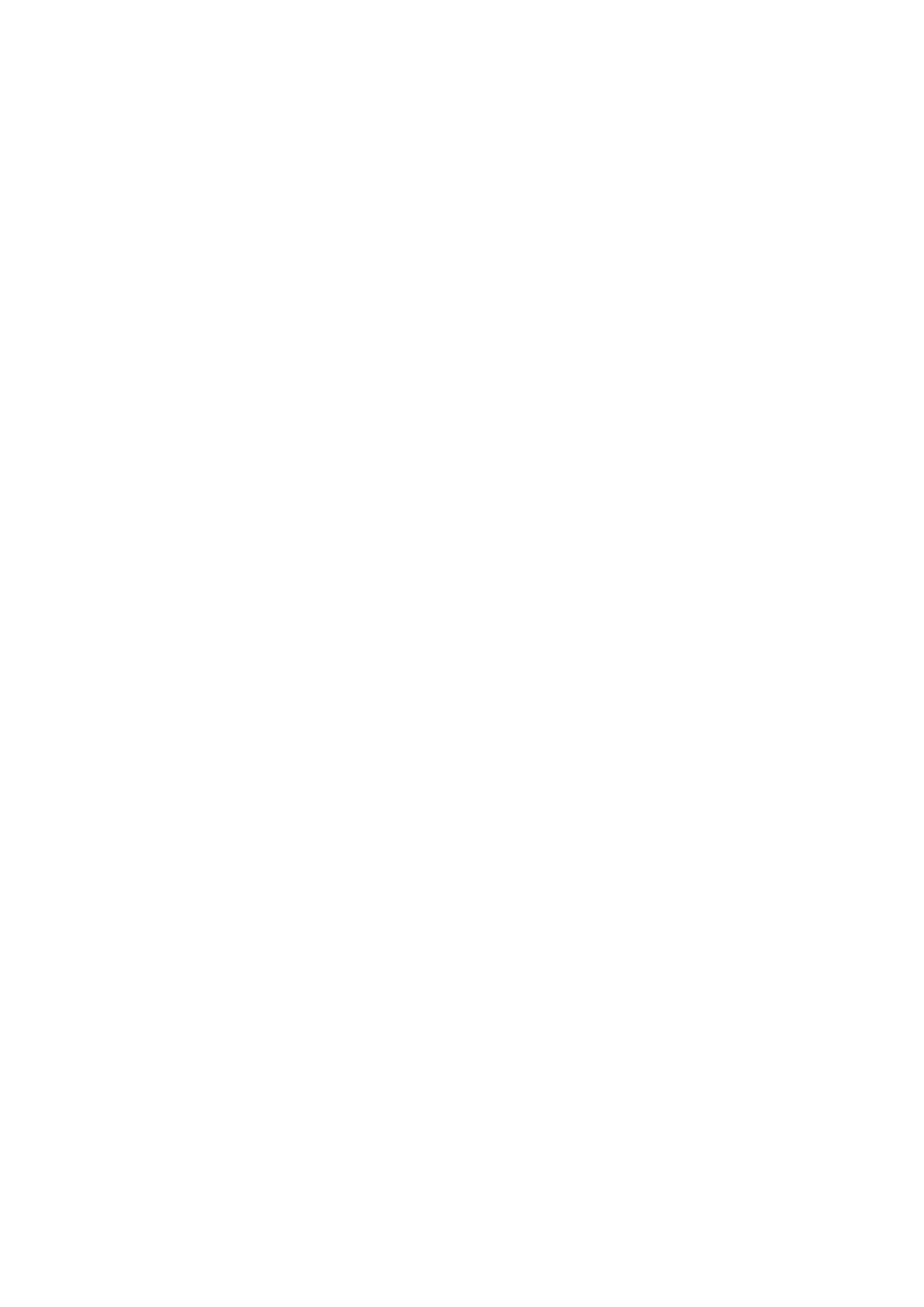*I certify that this PUBLIC BILL, which originated in the LEGISLATIVE COUNCIL, has finally passed the LEGISLATIVE COUNCIL and the LEGISLATIVE ASSEMBLY of NEW SOUTH WALES.*

*Legislative Council 2012* *Clerk of the Parliaments*



New South Wales

# **Government Information (Public Access) Amendment Bill 2012**

Act No , 2012

An Act to make miscellaneous amendments to the *Government Information (Public Access) Act 2009* and certain other related legislation.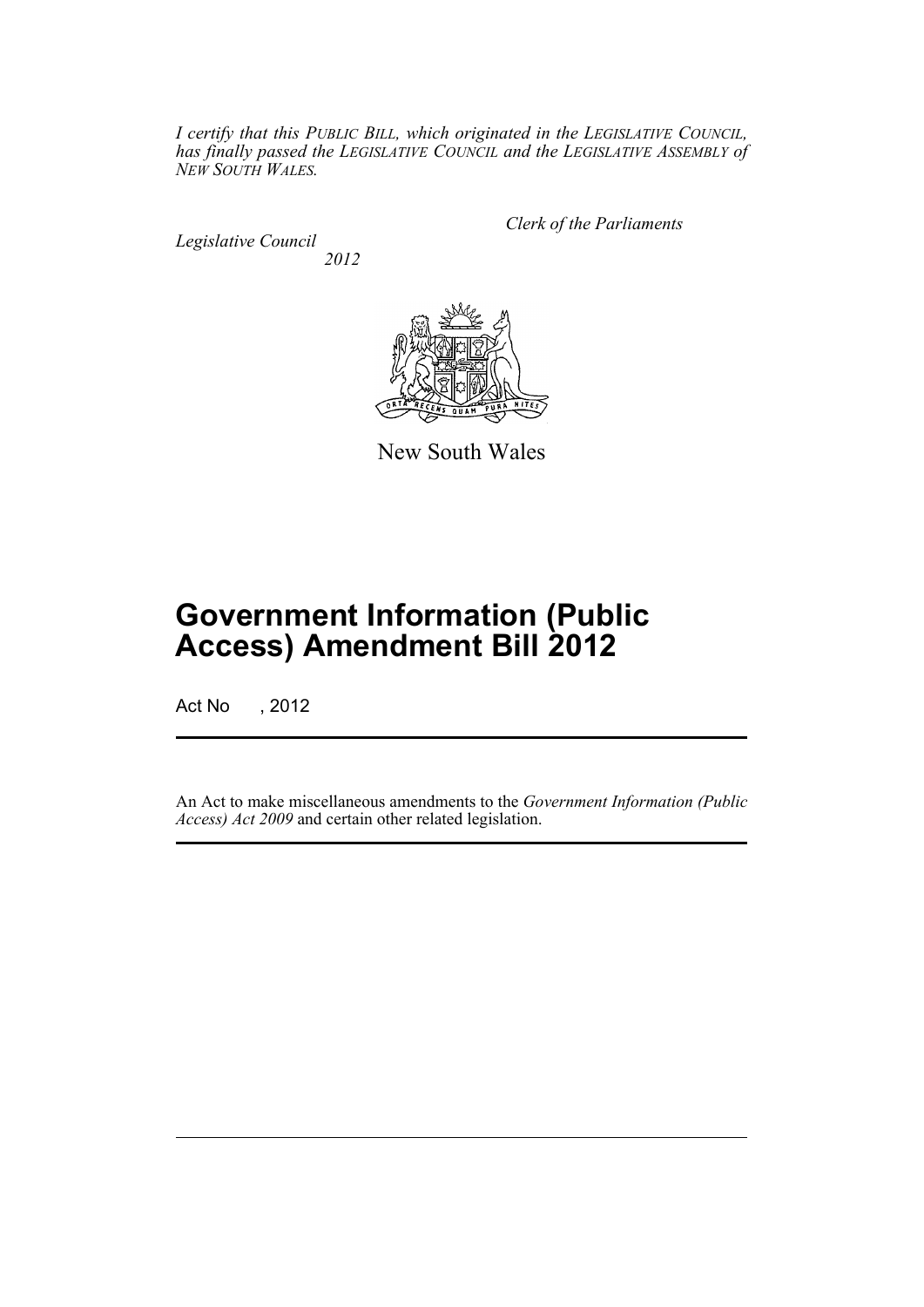# <span id="page-3-0"></span>**The Legislature of New South Wales enacts:**

# **1 Name of Act**

This Act is the *Government Information (Public Access) Amendment Act 2012*.

# <span id="page-3-1"></span>**2 Commencement**

This Act commences on the date of assent to this Act.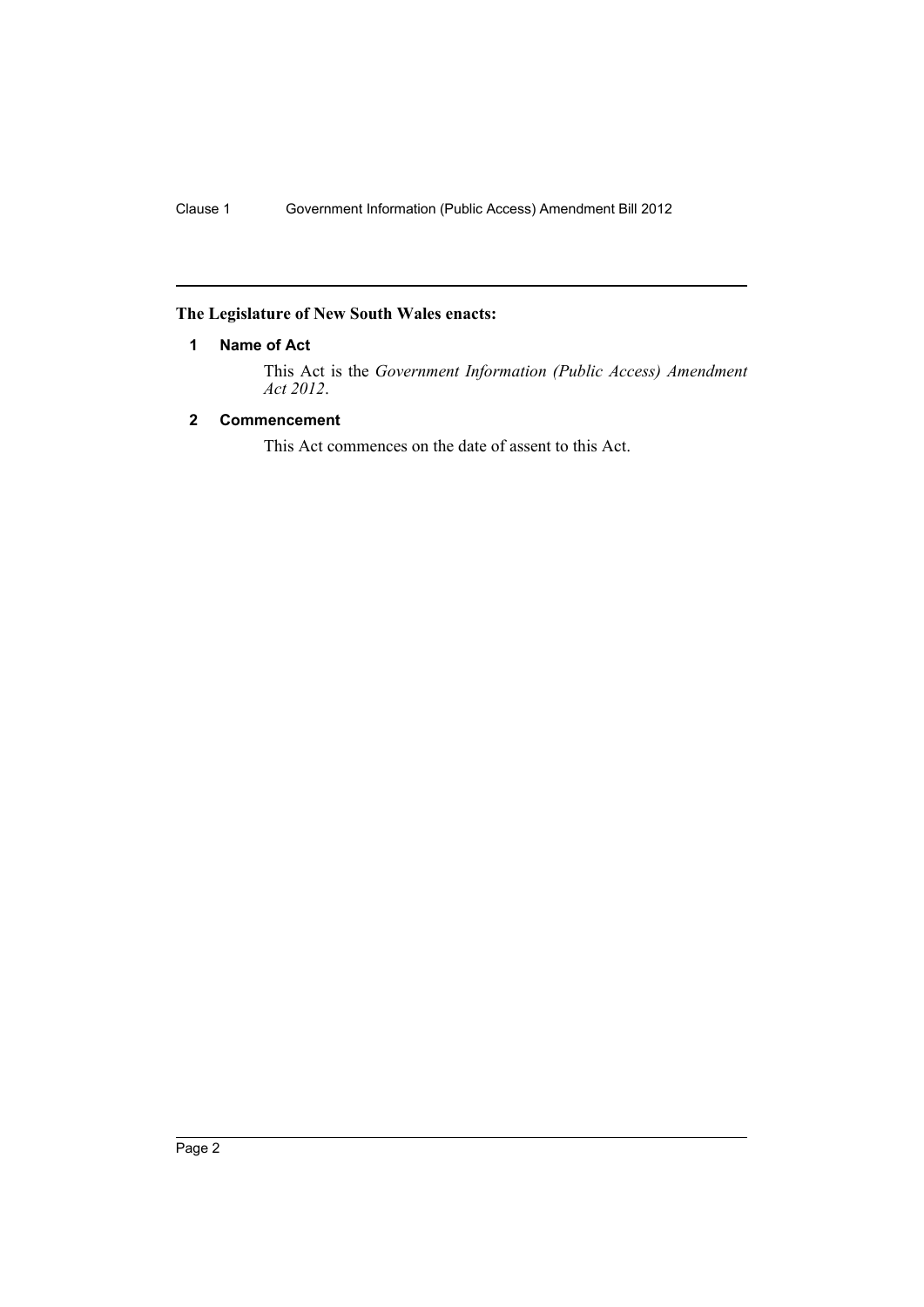Amendment of Government Information (Public Access) Act 2009 No 52 Schedule 1

# <span id="page-4-0"></span>**Schedule 1 Amendment of Government Information (Public Access) Act 2009 No 52**

### **[1] Section 6 Mandatory proactive release of certain government information**

Insert after section 6 (5):

(6) Nothing in this section or the regulations requires or permits an agency to make open access information available in any way that would constitute an infringement of copyright.

# **[2] Sections 18 (a), 20, 21, 22 (2) and 129 (2) (c)**

Omit "publication guide" and "publication guides" wherever occurring.

Insert instead "agency information guide" and "agency information guides", respectively.

# **[3] Part 3, Division 2, heading**

Omit the heading. Insert instead:

# **Division 2 Agency information guides**

# **[4] Section 22 Role of Information Commissioner**

Omit "a publication guide" and "proposed publication guide" from section  $22(1)$ .

Insert instead "an agency information guide" and "proposed agency information guide", respectively.

#### **[5] Section 26 Required information about access applications**

Omit section 26 (2). Insert instead:

- (2) No details are required to be recorded in the agency's disclosure log:
	- (a) if no objection is made under section 56 to the inclusion of information in the log before the access application is decided—until the application is decided, or
	- (b) if an objection is made under section 56 to the inclusion of information in the log before the access application is decided—until the agency is entitled under that section to include the information in the log.

**Note.** See section 56 (5) and (6) as to when an agency is entitled to include information in its disclosure log following an objection under that section.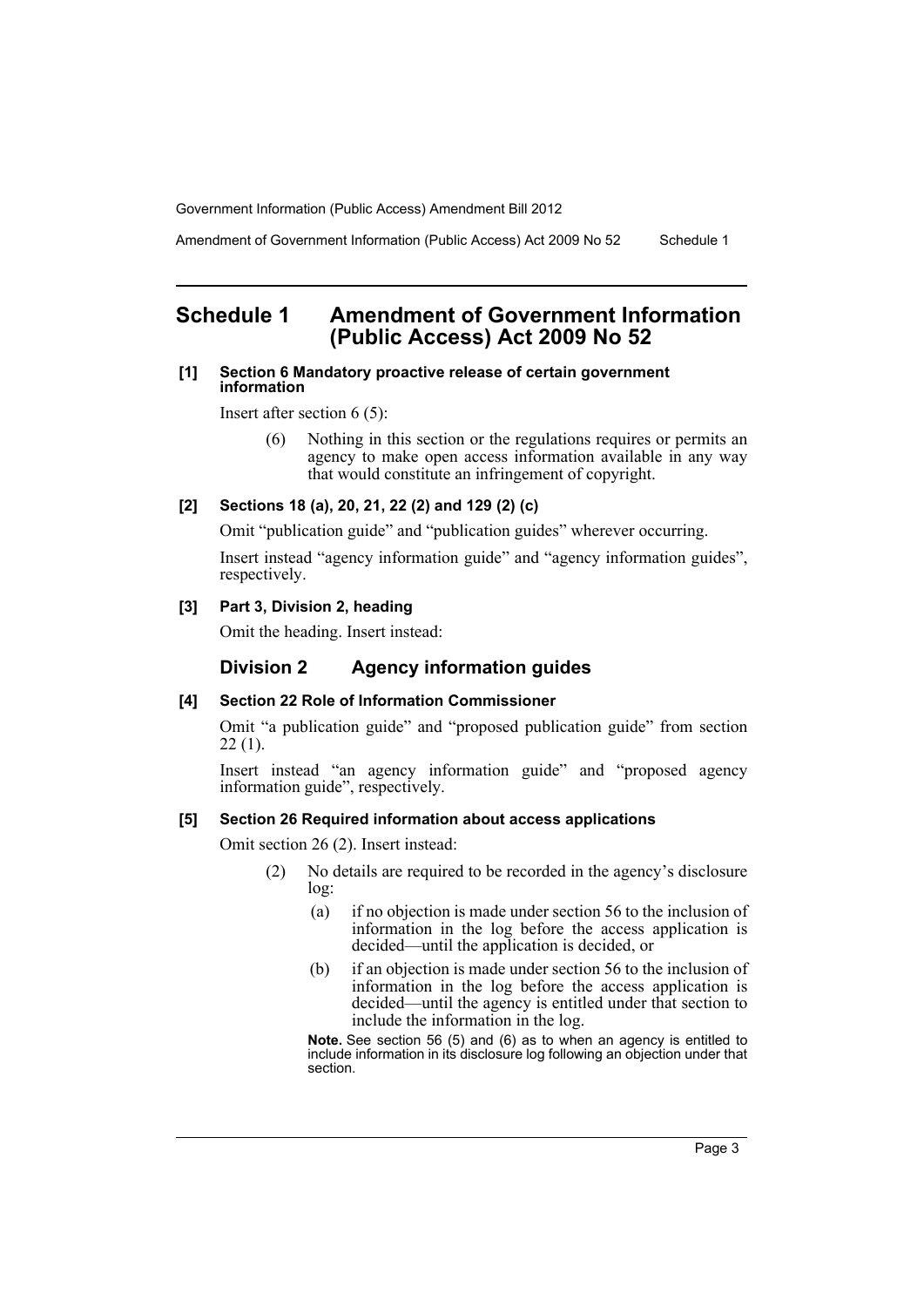Schedule 1 Amendment of Government Information (Public Access) Act 2009 No 52

# **[6] Section 26 (3) (a)**

Insert "or any other individual" after "(the applicant being an individual)".

# **[7] Sections 27 (2), 33 and 34 (2) (a)**

Omit "60 days" and "30 days" wherever occurring. Insert instead "45 working days" and "20 working days", respectively.

# **[8] Section 41 How to make an access application**

Omit "in Australia" from section 41 (1) (d).

# **[9] Section 41 (1), note**

Insert at the end of the subsection:

**Note.** See section 51A concerning the effect of a waiver, reduction or refund of the fee for an access application. See also section 52 (3) concerning assistance to be afforded by an agency to an access applicant.

#### **[10] Section 51A**

Insert after section 51:

#### **51A Effect of waiver, reduction or refund of application fee**

- (1) An agency is not to treat an application as being an invalid access application only because of the non-payment of the required application fee if:
	- (a) the payment of the fee was waived by the agency before the application was made, or
	- (b) the amount of the fee payable was reduced by the agency before the application was made and the reduced fee accompanied the application.

**Note.** Section 127 enables an agency to waive, reduce or refund a fee payable or paid under this Act for an application fee in any case that the agency thinks appropriate, subject to the regulations.

- (2) If an agency waives payment of the required application fee, or reduces the amount of the fee that is payable, after the application is made (and the application would have been valid had the required application fee been paid):
	- (a) in the case of a waived fee—the application becomes a valid access application and is deemed to have been made when the fee was waived, or
	- (b) in the case of a reduced fee—the application becomes a valid access application when the reduced fee is paid and is deemed to have been made when the payment is made.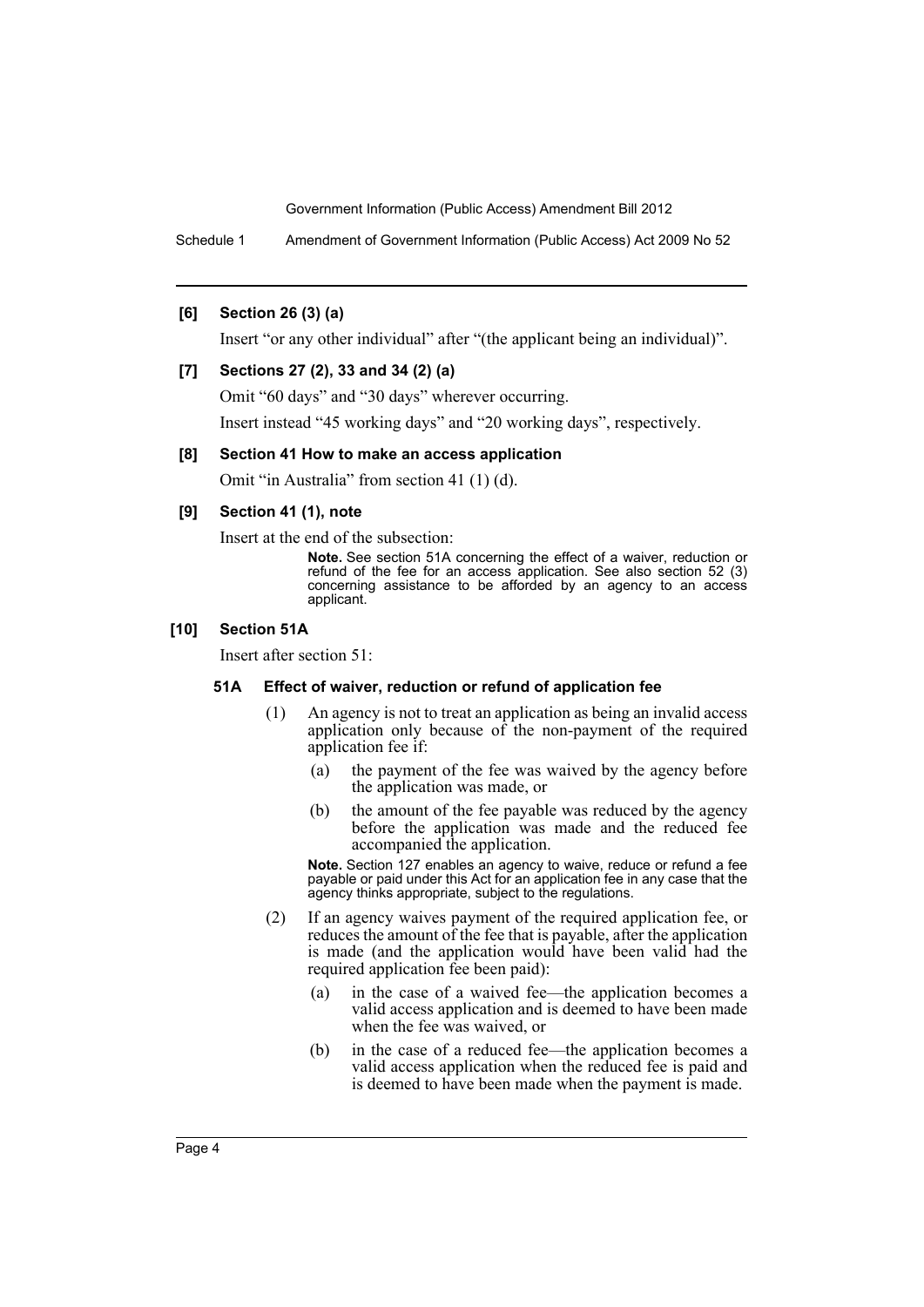Amendment of Government Information (Public Access) Act 2009 No 52 Schedule 1

(3) The refund of an application fee does not affect the validity of an access application that was duly made.

#### **[11] Section 52 Agency assistance with invalid applications**

Omit section 52 (4).

#### **[12] Section 54 Consultation on public interest considerations**

Insert after section 54 (2):

- (2A) If the agency considers that information about a person consulted under this section is likely to be included in the agency's disclosure log in relation to the access application, the agency must give a written notice to the person containing the following statements:
	- (a) that information concerning the application will be included in the agency's disclosure log and that the person can object to this,
	- (b) that there is a right of review under Part 5 of a decision by the agency to include information in its disclosure log despite the person's objection.

# **[13] Section 55 Consideration of personal factors of application**

Insert "and, for that purpose, require the applicant to provide proof of his or her identity" after "disclosure of the information" in section 55 (5).

# **[14] Section 56 Authorised objector can object to inclusion in disclosure log**

Omit section 56 (1). Insert instead:

- (1) Each of the following persons (an *authorised objector*) can object to the inclusion in the agency's disclosure log of all or specified information concerning an access application:
	- (a) the access applicant,
	- (b) any other person with whom the agency has consulted (or is required to consult) under section 54 before providing access to the information sought in the application.
- (1A) An objection can include reasons for the objection and, in the case of an objection by an access applicant, can be made as part of the access application or separately.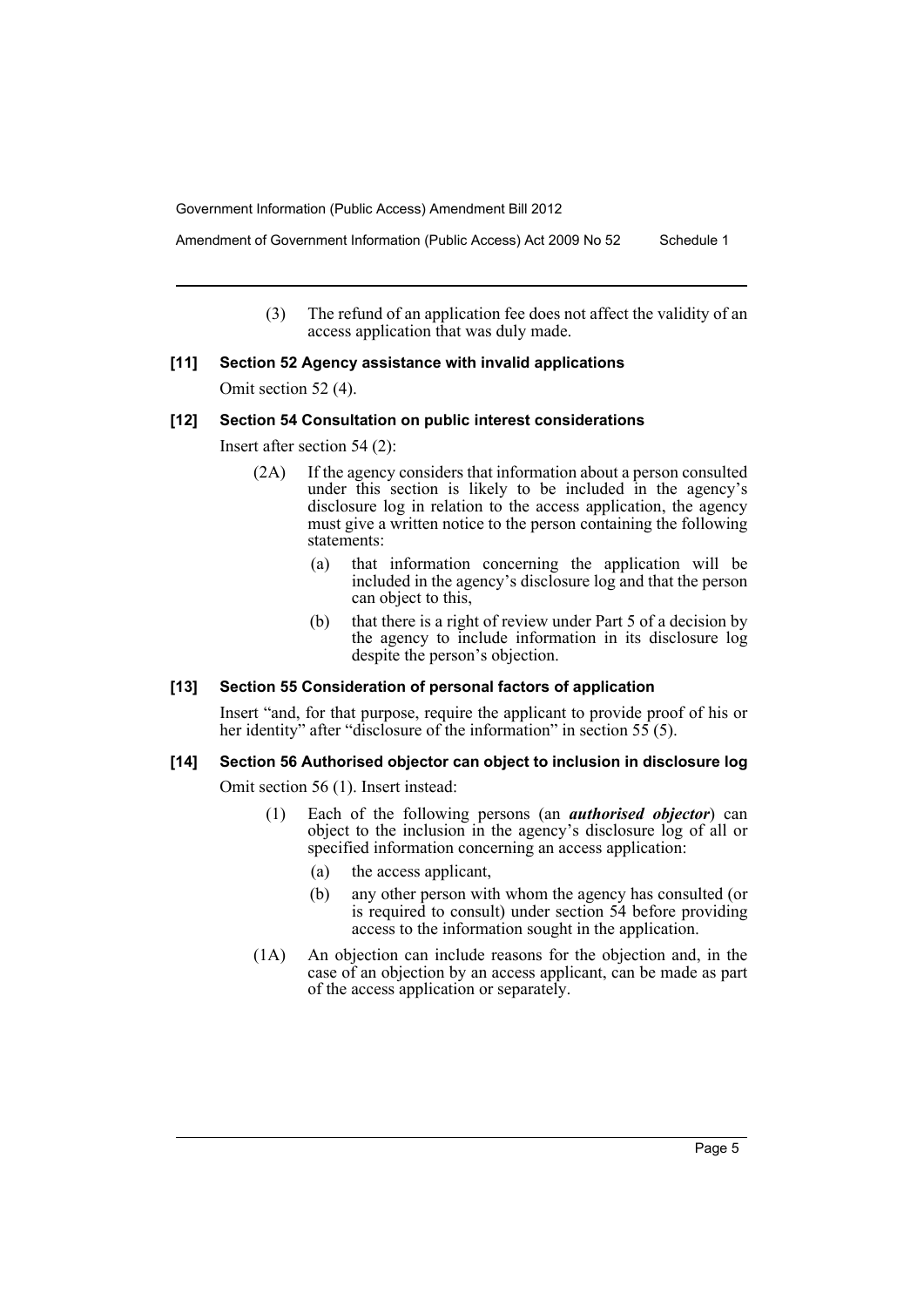Schedule 1 Amendment of Government Information (Public Access) Act 2009 No 52

### **[15] Section 56 (2)**

Omit "An applicant is not entitled to object to the inclusion of information on an agency's disclosure log except on one or more of the following grounds:"

Insert instead "The grounds on which an authorised objector is entitled to object to the inclusion of information in an agency's disclosure log are limited to any one or more of the following:".

# **[16] Section 56 (2) (a)–(d)**

Omit "applicant" and "applicant's" wherever occurring.

Insert instead "authorised objector" and "authorised objector's", respectively.

# **[17] Section 56 (4A)**

Insert after section 56 (4):

- (4A) If a person referred to in subsection (1) (b) has objected to the inclusion of information in the agency's disclosure log, the agency must, as soon as is reasonably practicable after the decision concerned is made (and in any event within 5 working days after the decision is made), give the person a written notice that indicates:
	- (a) the agency's decision about whether the person was entitled to object, and
	- (b) (if the agency has decided that the person was entitled to object) the agency's decision on whether to include the information in its disclosure log.

# **[18] Section 56 (5) and (6)**

Omit "the applicant" wherever occurring.

Insert instead "an authorised objector".

# **[19] Section 60 Decision to refuse to deal with application**

Insert after section 60 (1) (b):

(b1) the applicant has previously been provided with access to the information concerned under this Act or the *Freedom of Information Act 1989*,

# **[20] Section 68 Advance deposit for payment of processing charge**

Omit "4 weeks" from section 68 (3) (c). Insert instead "20 working days".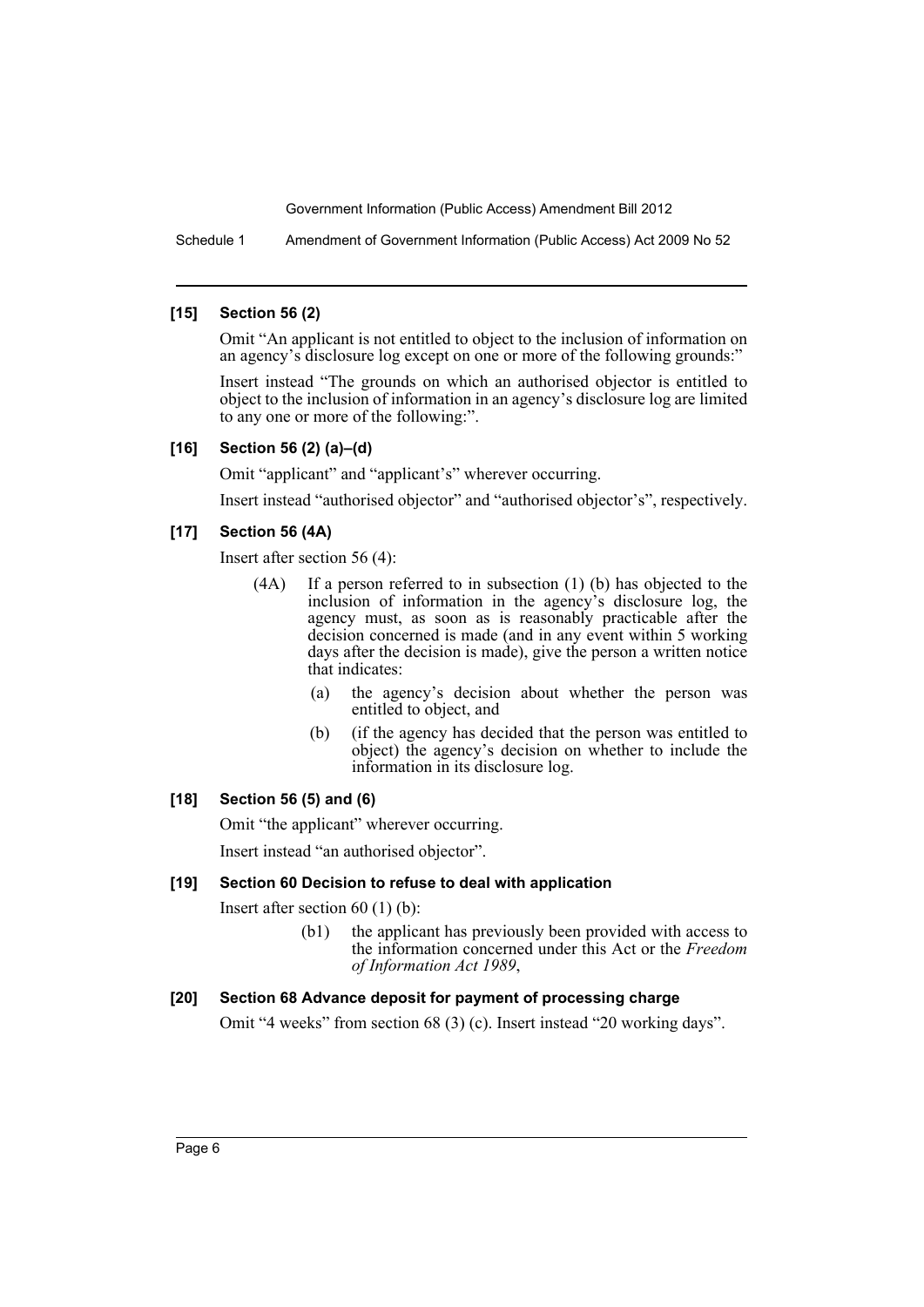Amendment of Government Information (Public Access) Act 2009 No 52 Schedule 1

# **[21] Section 80 Which decisions are reviewable decisions**

Omit "the access applicant" wherever occurring in section 80 (m). Insert instead "an authorised objector".

# **[22] Section 82 Right of internal review** Omit "or if the agency is a Minister" from section 82 (2). Insert instead "or a Minister (or a member of the Minister's personal staff)".

#### **[23] Section 89 Right to have decision reviewed by Information Commissioner**

Omit section 89 (2). Insert instead:

- (2) A reviewable decision must be the subject of an internal review by the agency under this Part before it can be reviewed by the Information Commissioner unless:
	- (a) the aggrieved person is the access applicant, or
	- (b) an internal review of the decision is not available to the aggrieved person under this Part.

#### **[24] Section 90 Time limit for applying for review by Information Commissioner**

Omit "8 weeks". Insert instead "40 working days".

# **[25] Section 93 Recommendation for reconsideration of matter by agency**

Omit section 93 (6) (including the note). Insert instead:

(6) No fee is payable for any reconsideration (including by way of an internal review) of a decision pursuant to a recommendation of the Information Commissioner.

# **[26] Section 101 Time for applying for ADT review**

Omit "8 weeks" from section 101 (1). Insert instead "40 working days".

# **[27] Section 101 (2)**

Omit "4 weeks". Insert instead "20 working days".

# **[28] Section 106 Decisions about Cabinet and Executive Council information**

Omit "Minister administering this Act" wherever occurring in section 106 (4) and (5).

Insert instead "Premier".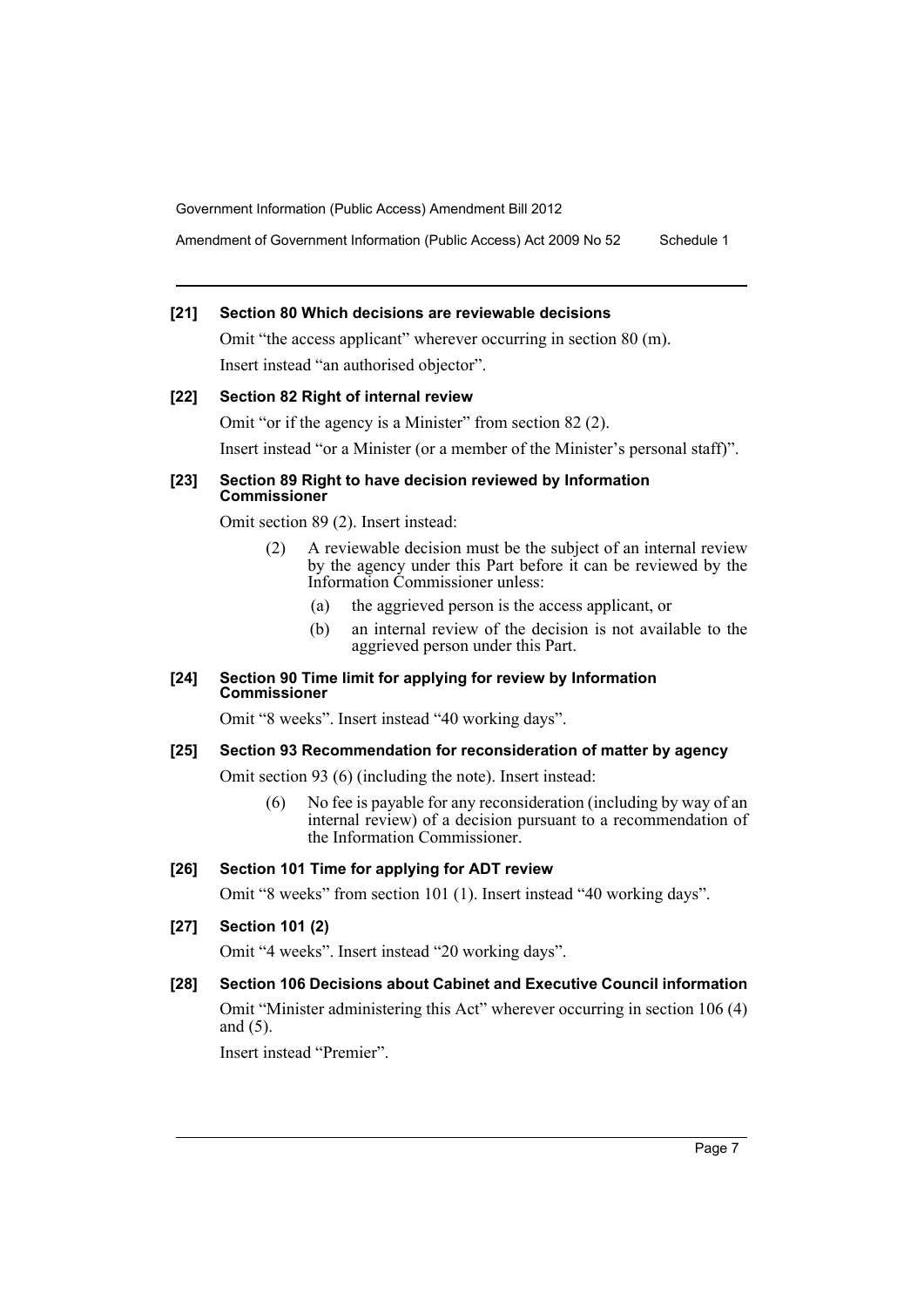Schedule 1 Amendment of Government Information (Public Access) Act 2009 No 52

#### **[29] Section 125 Reports to Parliament**

Omit "Department of Premier and Cabinet" from section 125 (5). Insert instead "Department of Attorney General and Justice".

#### **[30] Section 126 Requirements for notices given by agencies**

Insert after section 126 (1):

- (1A) A notice or notification under this Act that an agency is required or permitted to give a person may be given by:
	- (a) posting the notice to the person at the postal address provided by the person for correspondence in connection with the matter concerned, or
	- (b) such other method as may be agreed by the agency and the person.

#### **[31] Section 127 Waiver, reduction or refund of fees and charges**

Insert at the end of the section:

**Note.** See section 51A concerning the effect of a waiver, reduction or refund of the fee for an access application.

#### **[32] Schedule 1 Information for which there is conclusive presumption of overriding public interest against disclosure**

Insert at the end of clause 1:

(2) Subclause (1) does not apply in relation to the disclosure of a spent conviction (within the meaning of the *Criminal Records Act 1991*) to the person who was convicted.

## **[33] Schedule 1, clause 5 (2)**

Omit "An agency in whose favour legal professional privilege exists".

Insert instead "If an access application is made to an agency in whose favour legal professional privilege exists in all or some of the government information to which access is sought, the agency".

#### **[34] Schedule 3 Savings, transitional and other provisions**

Insert at the end of clause 1 (1):

*Government Information (Public Access) Amendment Act 2012*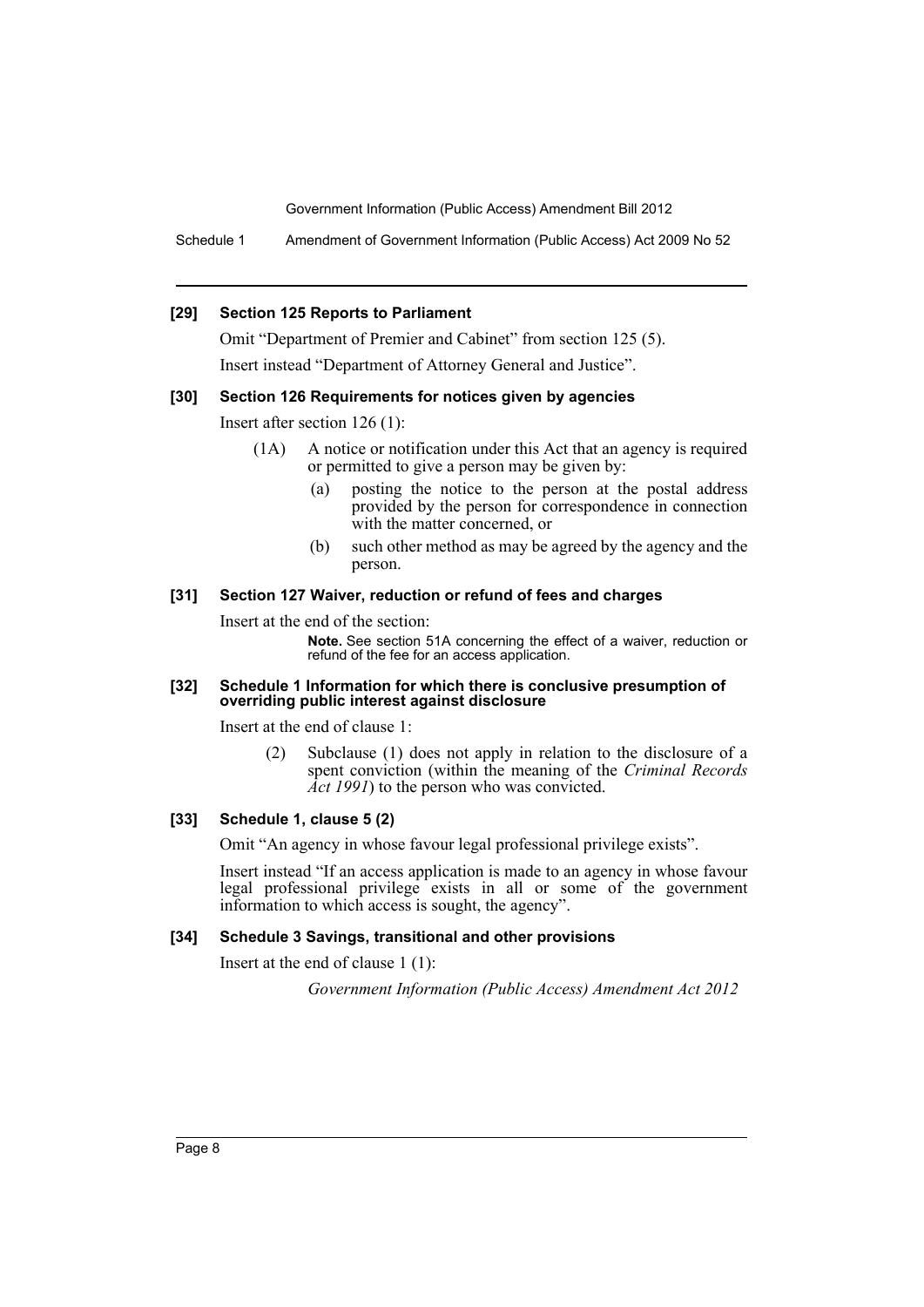Amendment of Government Information (Public Access) Act 2009 No 52 Schedule 1

# **[35] Schedule 3, Part 3**

Insert after Part 2:

# **Part 3 Provisions consequent on enactment of Government Information (Public Access) Amendment Act 2012**

# **6 Definition**

In this Part:

*amending Act* means the *Government Information (Public Access) Amendment Act 2012*.

#### **7 Application of amendments to pending access applications**

- (1) Section 55, as amended by the amending Act, extends to access applications made before its amendment.
- (2) Section 56, as in force before its amendment by the amending Act, extends to access applications made (but not decided by an agency) before its amendment.

#### **8 Application of changes to time periods**

An amendment made to this Act by the amending Act that alters a period of time for the taking of action under this Act does not apply to a person in connection with a matter arising before the amendment's commencement if the result of applying the amendment would be to deny the person a right to take action that the person would have had but for the amendment.

### **9 Existing publication guides taken to be agency information guides**

Any guide that was a publication guide for an agency immediately before the commencement of Schedule 1 [2] to the amending Act is taken to be the agency information guide for that agency until a new guide is required to be adopted by the agency under this Act.

#### **[36] Schedule 4 Interpretative provisions**

Insert in alphabetical order in clause 1:

*authorised objector*—see section 56.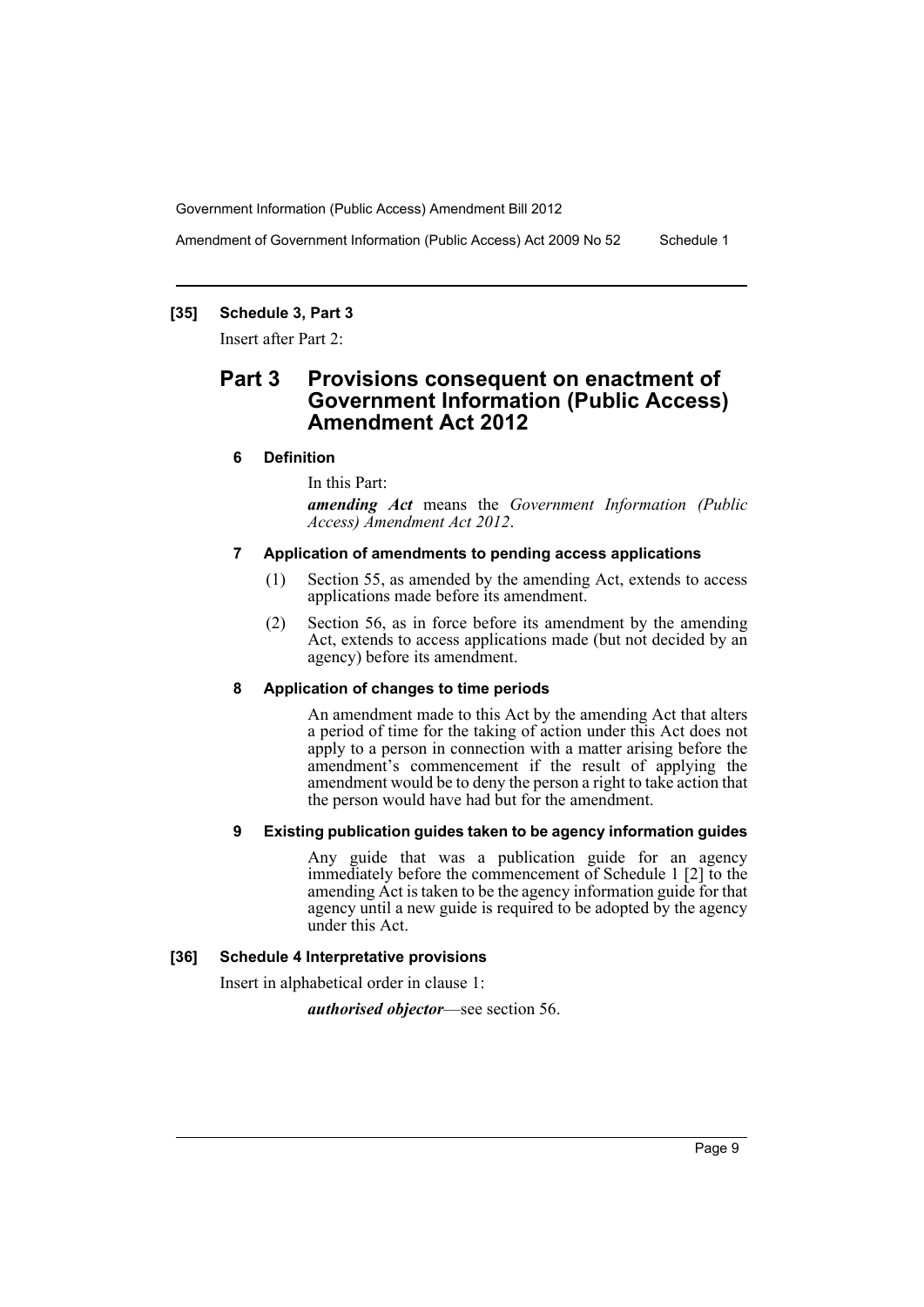Schedule 1 Amendment of Government Information (Public Access) Act 2009 No 52

# **[37] Schedule 4, clause 6A**

Insert after clause 6:

### **6A Regulations may declare part of an agency to be separate agency**

The regulations may declare that a specified office, branch or other part of an agency is for the purposes of this Act to be regarded as being a separate agency to the agency of which it forms part.

# **[38] Schedule 4, clause 8**

Omit "A reference".

Insert instead "Subject to any regulations made for the purposes of clause 6A, a reference".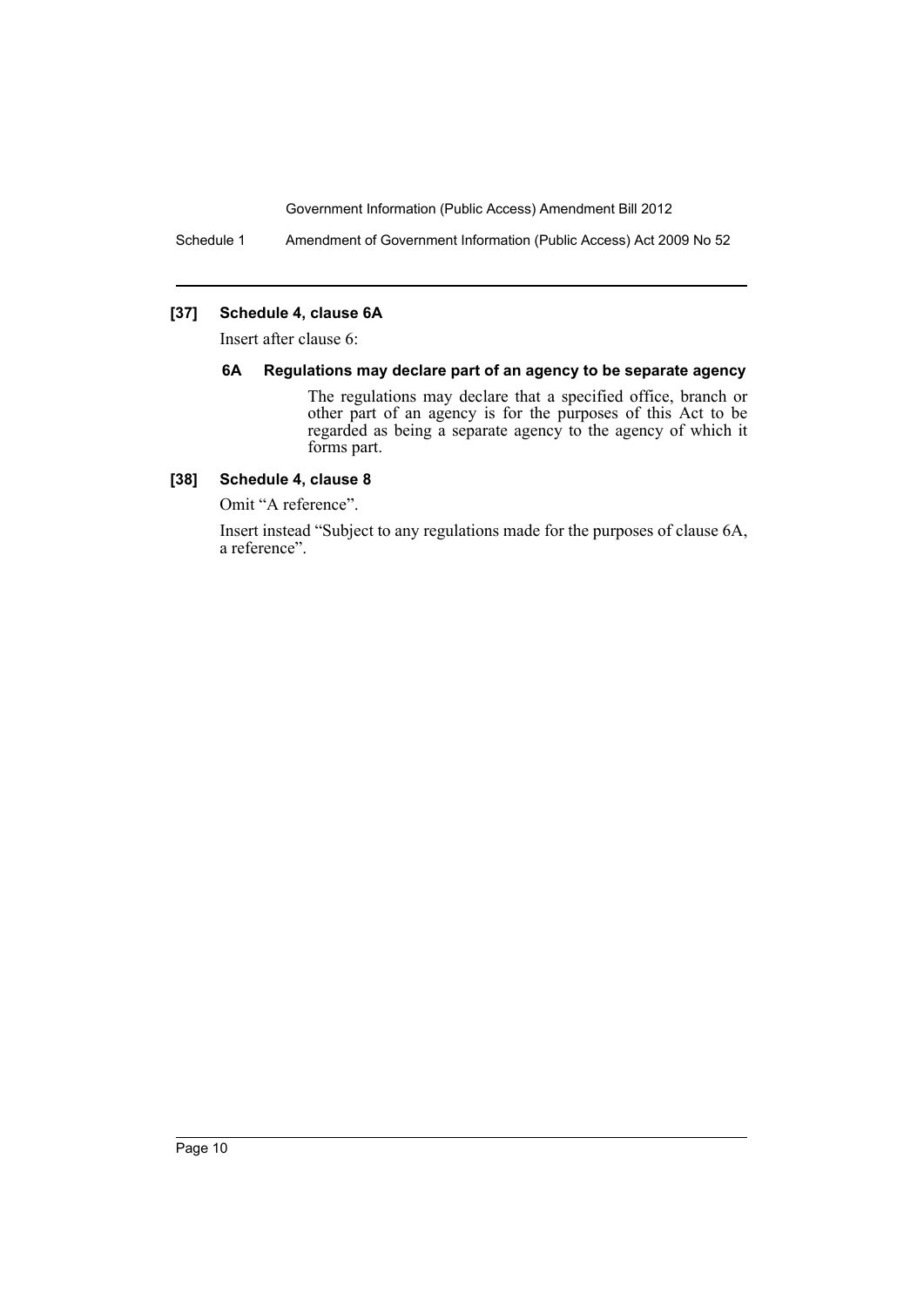Amendment of other legislation Schedule 2 and Schedule 2 and Schedule 2 and Schedule 2 and Schedule 2 and Schedule 2

# <span id="page-12-0"></span>**Schedule 2 Amendment of other legislation**

# **2.1 Commission for Children and Young People Act 1998 No 146**

**Section 43 Obtaining and correcting information on relevant employment proceedings under Government Information (Public Access) Act 2009**

Omit "Part 6A" from section 43 (3). Insert instead "Section 15".

# **2.2 Criminal Records Act 1991 No 8**

#### **Section 13 Unlawful disclosure of information concerning spent convictions**

Insert after section 13 (4A):

(4B) It is not an offence for a public authority or other government agency that has a record of a spent conviction (or an authorised officer of the authority or agency) to make information about the conviction available to the person who was convicted.

# **2.3 Privacy and Personal Information Protection Act 1998 No 133**

# **[1] Section 3 Definitions**

Insert at the end of the definition of *public sector agency* in section 3 (1):

**Note.** Section 4B enables the regulations to declare that a public sector agency is to be regarded as being part of another public sector agency for the purposes of this Act. It also enables the regulations to declare that a part of a public sector agency is to be regarded as being a separate public sector agency from the public sector agency of which it forms part for the purposes of this Act.

# **[2] Section 4B**

Insert after section 4A:

#### **4B Regulations may declare whether agency is part of or separate from a public sector agency**

- (1) The regulations may declare that:
	- (a) a specified public sector agency is not to be regarded as a separate public sector agency and instead is to be regarded for the purposes of this Act as part of and included in another specified public sector agency, or
	- (b) a specified office, branch or other part of a public sector agency is for the purposes of this Act to be regarded as